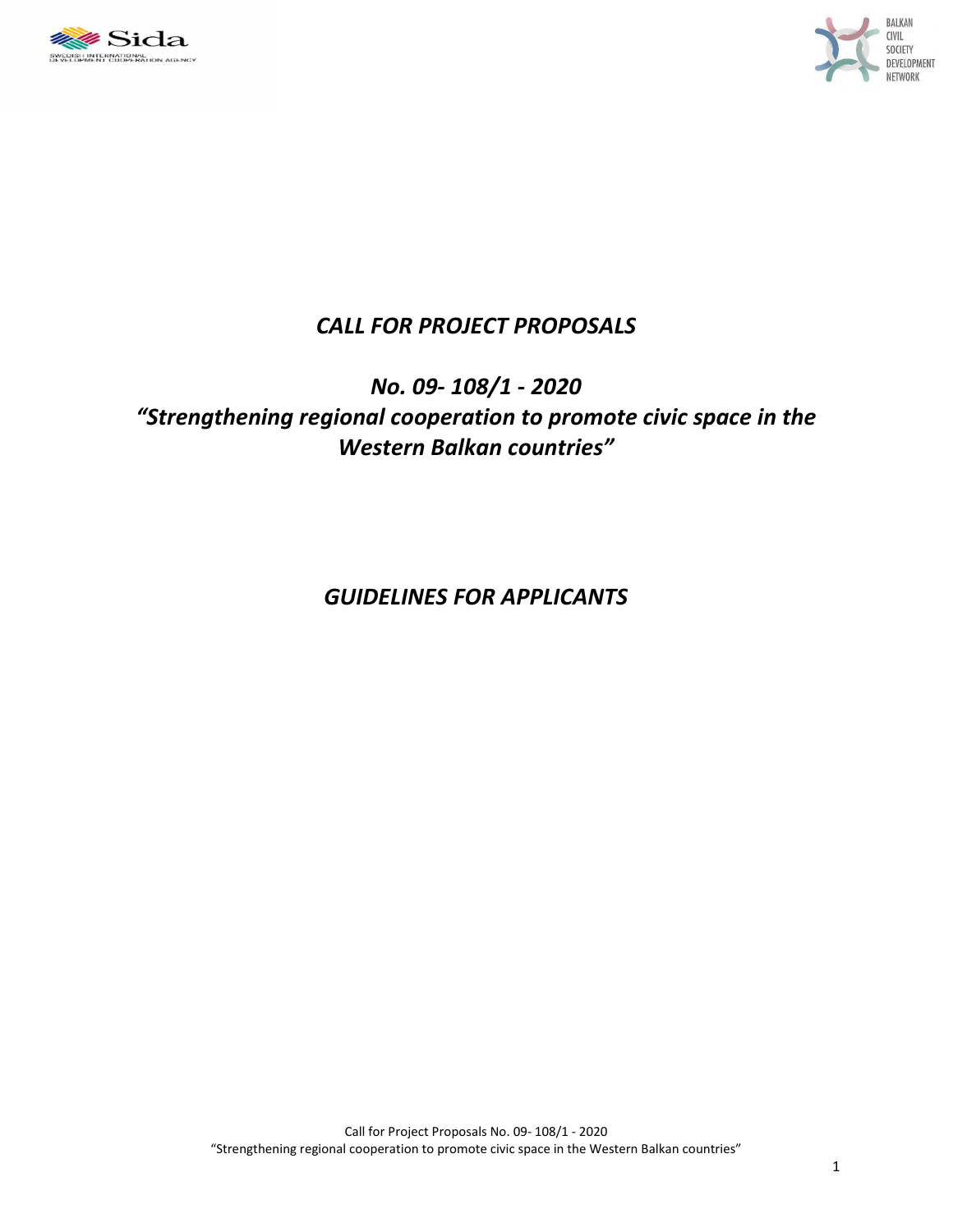



# **Contents**

| 1. | RELEVANT BACKGROUND                                        | 3  |
|----|------------------------------------------------------------|----|
|    | 1.1 About BCSDN                                            | 3  |
|    | 1.2 Introduction                                           | 3  |
|    | 1.3 Brief Overview of the Project                          | 4  |
| 2. | ABOUT THIS CALL FOR PROJECT PROPOSALS                      | 4  |
|    | 2.1 Objectives and Priorities of the Call                  | 4  |
|    | 2.2 Financial Allocation                                   | 5  |
|    | ➤<br>Size of grants                                        | 5  |
|    | 2.3 Timeframe                                              | 5  |
|    | 3. RULES FOR THIS CALL FOR PROJECT PROPOSALS               | 6  |
|    | 3.1 Eligibility Criteria                                   | 6  |
|    | 3.1.1<br><b>Eligibility Criteria for Applicants</b>        | 6  |
|    | Number of applications per applicant<br>➤                  | 6  |
|    | 3.1.2<br>Eligibility of Actions/ Interventions             | 7  |
|    | Location<br>➤                                              | 8  |
|    | 3.1.3.<br>Eligibility of costs: costs that can be included | 8  |
| 4. | HOW TO APPLY AND THE PROCEDURES TO FOLLOW                  | 11 |
|    | 4.1 Full Applications                                      | 11 |
|    | 4.2 Mandatory Documents                                    | 11 |
|    | 4.3 Where and How to Send Full Applications                | 11 |
|    | 4.4 Deadline for Submission of Applications                | 11 |
|    | 4.5 Further Information About Full Applications            | 12 |
| 5. | EVALUATION AND SELECTION OF APPLICATIONS                   | 12 |
|    | 5.1 Administrative Compliance and Eligibility Check        | 12 |
|    | 5.2 Evaluation of Applications                             | 13 |
|    | 5.3 Final Decision                                         | 15 |
|    | 5.4 Notification of the Decision                           | 15 |
| 6. | <b>APPEALS</b>                                             | 15 |
| 7. | <b>IMPORTANT TENTATIVE DATES</b>                           | 16 |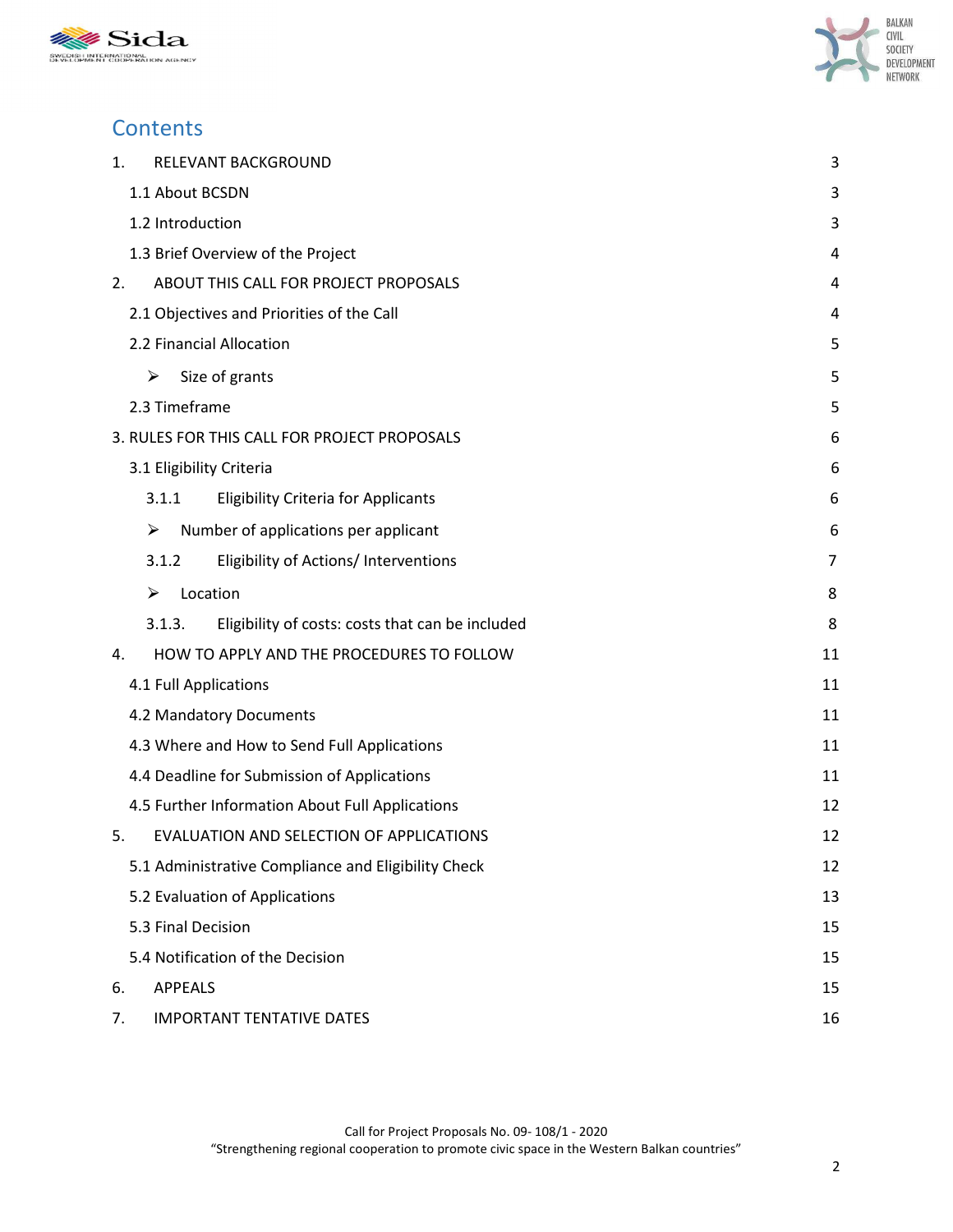



# **1. RELEVANT BACKGROUND**

### **1.1 About BCSDN**

Balkan Civil Society Development Network (BCSDN) is a network of 14 civil society organizations from countries in Southeast Europe (Albania, Bosnia and Herzegovina, Croatia, Kosovo, Republic of North Macedonia, Romania, Montenegro, Slovenia, Serbia, Turkey and Bulgaria). Our mission is to empower civil society and influence European and national policies towards a more enabling environment for civil society development to ensure sustainable and functioning democracies in the Balkans.

Our goals and objectives are the following:

- 1. To increase the role of civil society by strengthening its voice in policy- and decision-making at the national, regional and EU levels;
- 2. To promote civil dialogue between civil society actors, state institutions and the European Union to influence public policies;
- 3. To develop advocacy knowledge and skills among civil society actors as a base for greater impact; and
- 4. To strengthen the communication, coordination and cooperation between civil society actors in the Balkan region.

### **1.2 Introduction**

 $\overline{a}$ 

The presence of a vibrant, strong and free civil society is essential to guarantee sustainable development and to provide incentives for social and democratic changes. In recent years, a culture of active citizenship has been developing in the Western Balkans and Turkey (WBT region), resulting in the emergence of new social movements and civil society actors who find new ways to organize, demand greater government accountability and offer their voices in policy debates.

CSOs are seen as important and resilient while their operating environment in the WBT region is considered relatively enabling and legally stable. However, unstable political contexts and large-scale or even global events, such as the migration crisis and the COVID-19 pandemic, showcase the fragility of the sector. From the violation of basic freedoms to uncertainty regarding funding and long-term operations, the civil society sector is faced with challenges. In a less-welcoming space for cooperation with public authorities, CSOs in the WBT region have, to some extent, lost their influence on decision-making. New regulations, such as restrictions on foreign funding and barriers to registration related to the FATF<sup>1</sup> recommendations, have allowed for state interference in CSOs' internal affairs, negative narratives, and other forms of harassment to become the new normal, leaving civil society to adapt and survive. The existence of organizations that have no accountability or transparency in their work remains worrisome as many CSOs have lost touch with the real needs of their constituencies.

However, in this challenging situation, there are possibilities for positive uptakes, new forms of collaboration and an opportunity for civil society to regain its relevance to citizens. Regionally, CSOs have showcased a higher amount of mutual understanding, collaboration and, thus, the potential to play a crucial role in maintaining prosperity in the region. Therefore, it is necessary to create platforms to foster further networking and connections between CSOs in the region.

 $^1$  The Financial Action Task Force (FATF) is an inter-governmental body that sets international standards to prevent illegal activities such as global money laundering and terrorist financing.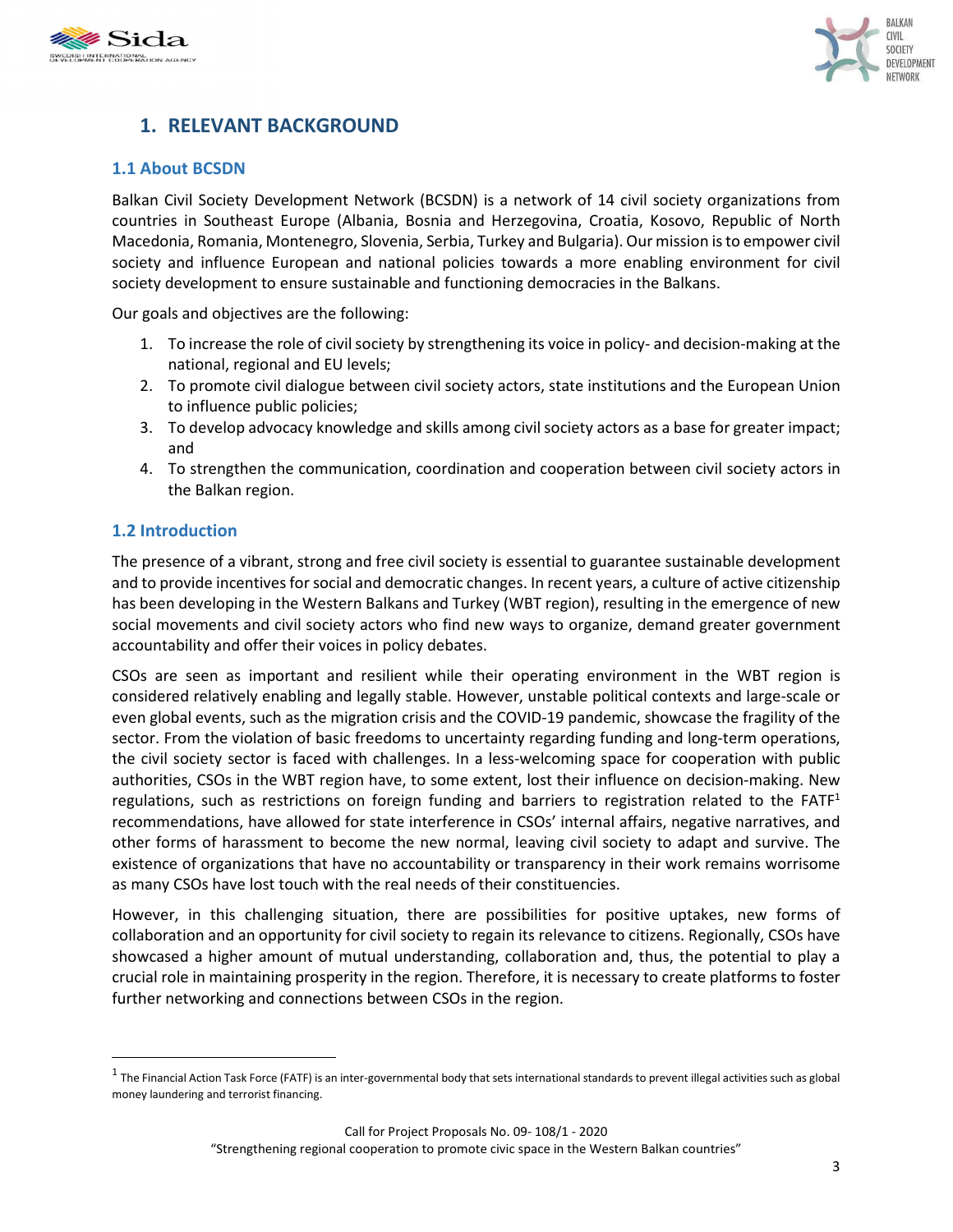



# **1.3 Brief Overview of the Project**

The Project "Protecting Civic Space – Regional Civil Society Development Hub" is financed by the Swedish International Development Cooperation Agency (SIDA). Through this Project, BCSDN aims to establish a Regional Civil Society Development Hub as a regional center with a global impact that creates and shares knowledge and innovation on the role of CSOs in promoting democracy and supporting the development of civil society in the Western Balkans in the long term. The Hub will support effective, transparent and accountable CSOs that will contribute to protecting civic space by enabling the use of new and established funding mechanisms, working methods and means of cooperation.

The overall objective of the Hub is strengthened regional cooperation to promote civic space in the Western Balkan region.

Although networking in the Western Balkan (WB) region is common with examples of successful cooperation, there is a significant lack of funding for regional CSO initiatives. A crucial goal of the Regional Hub is to strengthen regional connections and cooperation by providing opportunities to build stronger regional alliances to promote civic space in the Western Balkans.

# **2. ABOUT THIS CALL FOR PROJECT PROPOSALS**

## **2.1 Objectives and Priorities of the Call**

The overall objective of this Call is to support regional networks and regional initiatives in the Western Balkan region by financially backing projects that will contribute to enhanced regional cooperation among CSOs to promote civic space.

This Call has two specific objectives:

 $\overline{a}$ 

- 1. CSOs contributed to a conducive environment for civil society development that enables them to be influential actors in society.
- 2. CSOs contributed towards effective, transparent and accountable work in protecting civic space.

The funding provided with this Call *has the purpose of building strong regional connections to promote civic space and provide for long term prosperity for civil society in the Western Balkan region by addressing the discrepancies and bottlenecks identified in the development of civil society in the region.* 

The submitted project proposals should contribute to achieving one of the above-stated objectives, through the exchange of knowledge, experience and skills among CSOs, with special focus on the enabling environment and accountability.

Grants will be awarded to regional networks and initiatives (formal and informal), with a mission and demonstrated experience in the thematic priorities of this Call. Applicants should present complete and convincing project proposals. To be considered as regional, the network needs participating CSOs from more than two countries from the Western Balkan region<sup>2</sup>.

Subject to the quality of applications, maximum efforts will be given to ensure equal distribution of grants across the specific objectives.

<sup>&</sup>lt;sup>2</sup> Albania, Bosnia and Herzegovina, Kosovo, Montenegro, Republic of North Macedonia and Serbia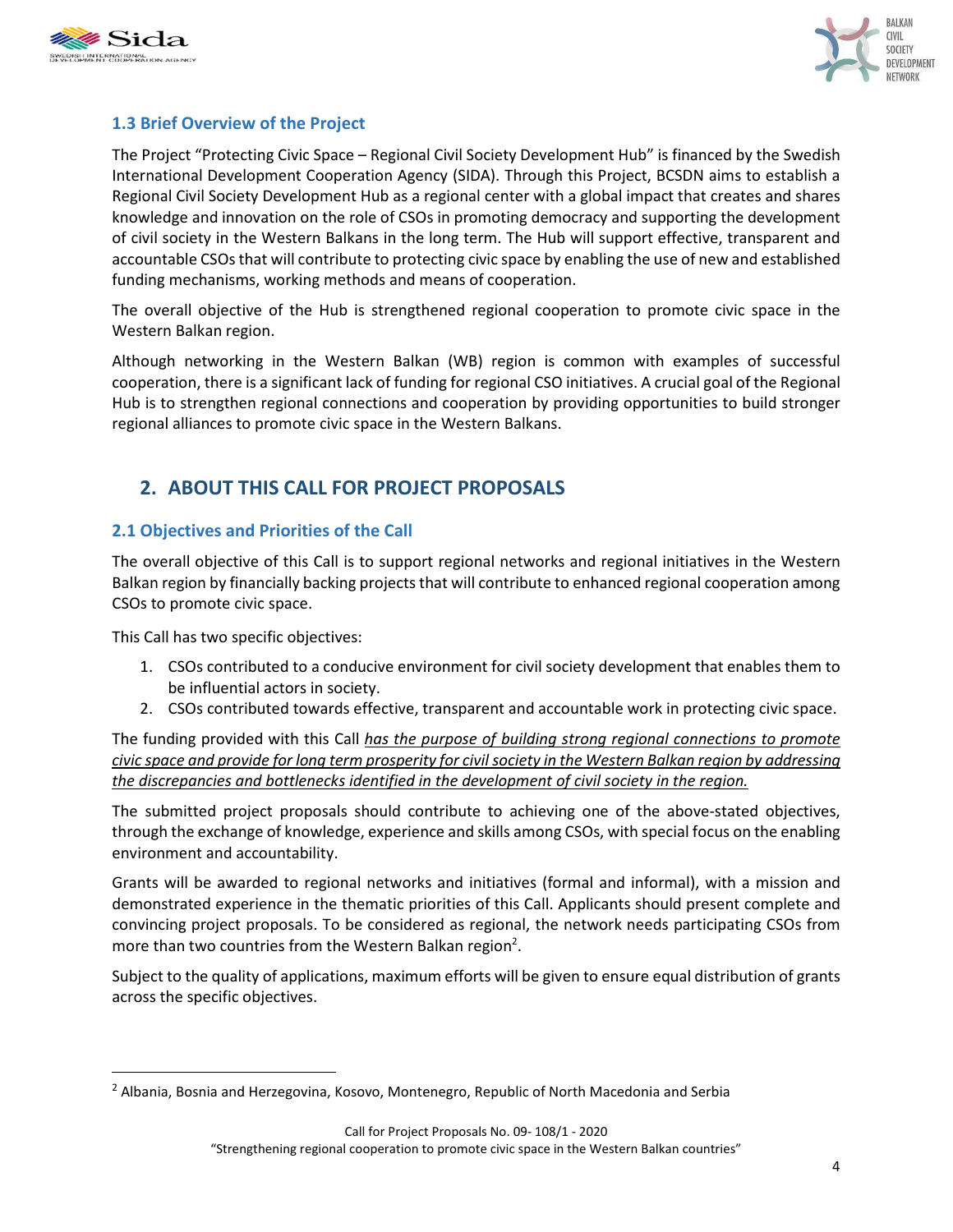



# **2.2 Financial Allocation**

### The overall amount made available under this Call for Project Proposals is **EUR 690.000,00**.

The indicative distribution of funds among the two specific objectives is as follows:

- 1. For Specific Objective 1, the amount of **EUR 490.000,00** is allocated for applications that will contribute to a more enabling environment for civil society development;
- 2. For Specific Objective 2, the amount of **EUR 200.000,00** is allocated for applications that will contribute to increased transparency and accountability in the CSOs' work.

The distribution of the available funds per specific objective is an indicative one. The contracting authority reserves the right not to award all of the available funds and/or to reallocate funds between the specific objectives depending on the outcome of this Call for Project Proposals.

### ⮚ **Size of grants**

Any grant requested under this Call must fall between the following minimum and maximum amounts:

- **1. For Specific Objective 1:**
- minimum amount: EUR 30.000,00 (including the audit costs of the project),
- maximum amount: EUR 70.000,00 (including the audit costs of the project).
- **2. For Specific Objective 2:**
- minimum amount: EUR 20.000,00 (including the audit costs of the project),
- maximum amount: EUR 40.000,00 (including the audit costs of the project).

Co-funding is not mandatory for this Call. The contracting authority will cover 100% of the total budget of the successful applications.

### **2.3 Timeframe**

The minimum duration for the implementation of the proposed projects is 6 months and the maximum is 10 months.

The implementation of the selected projects is expected to start in November 2020.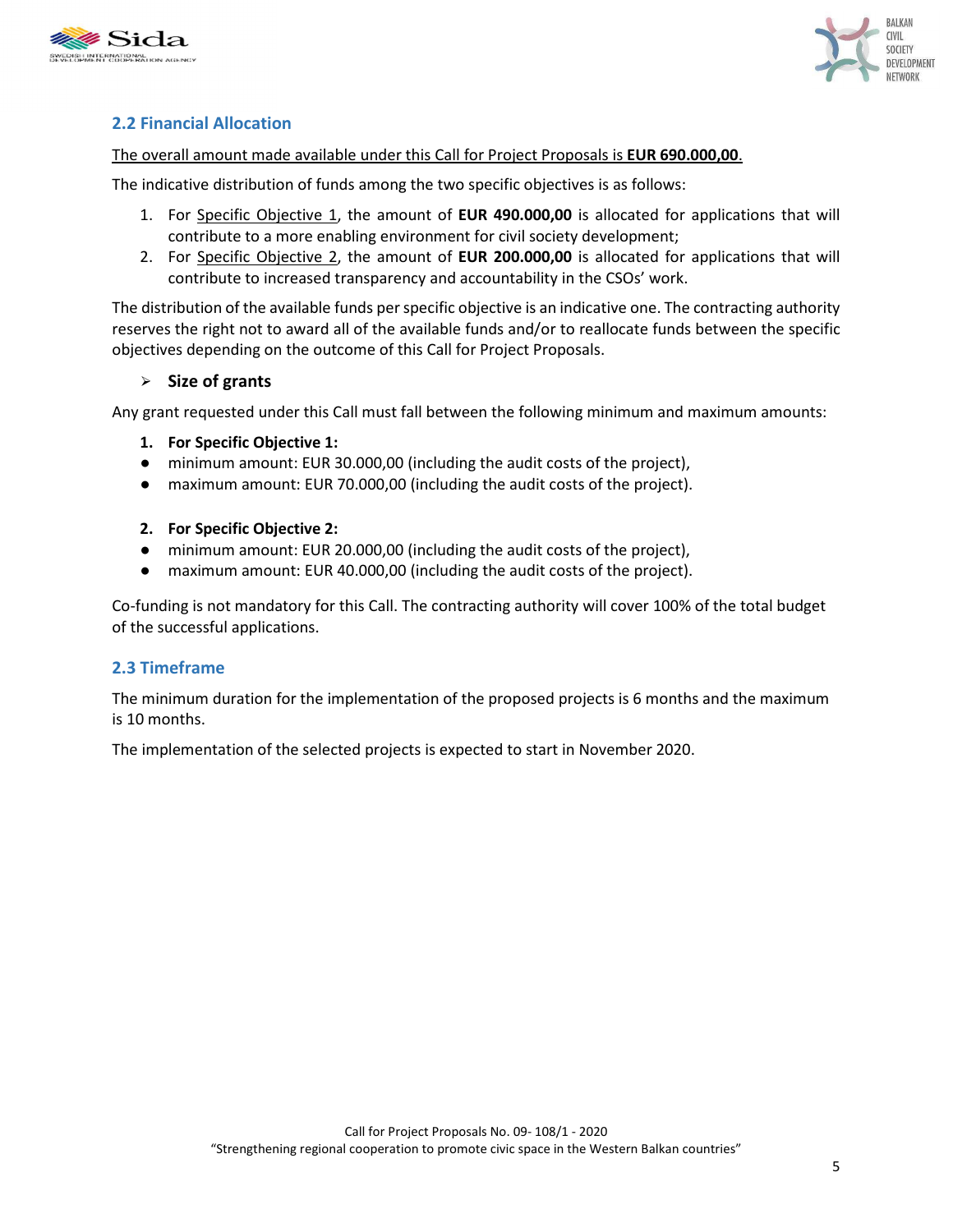



# **3. RULES FOR THIS CALL FOR PROJECT PROPOSALS**

# **3.1 Eligibility Criteria**

There are three sets of eligibility criteria, relating to:

- 1. The **applicants**;
- 2. The **action** for which a grant may be awarded;
- 3. The **costs**  types of costs that may be taken into account when setting the amount of the grant.

# **3.1.1 Eligibility Criteria for Applicants**

An applicant shall be considered the organization that is the headquarters or coordinator of the network, or any other member of the network that has received a mandate from the network to act on its behalf.

To be eligible for financing, an applicant should:

- 1. Be a **regional formal/ informal network** of active CSOs, associations and foundations, including non-governmental, and not-for-profit coalitions, partnerships, networks, sectoral or thematic interest groups, media outlets, research institutes and think tanks:
	- **registered/ established** in at least one of the Western Balkan countries (Albania, Bosnia and Herzegovina, Kosovo, Montenegro, Republic of North Macedonia and Serbia),
	- registered/ established **at least one year before the publication of this Call**,
	- **comprised of member organizations in more than 2 countries from the WB region**;
- 2. Be directly responsible for project implementation. The leading organization takes full responsibility for project implementation and management, including the execution of all project expenditures;
- 3. Have a mission that is in line with the specific objectives of this Call, and
- 4. Demonstrate experience in project management in the application form, by listing as many as three of their greatest, relevant achievements and their partners' achievements, if any.

The applicant may act alone or in partnership with another network*. Potential partners must satisfy the same eligibility criteria as the applicant.* 

### ⮚ **Number of applications per applicant**

Each applicant can apply only with one project proposal to this Call as a lead applicant. There are, however, no limitations on the number of project proposals in which an applicant (for example a regional network) serves as a partner.

A partnership is not obligatory and does not bring additional favour to the project automatically. Partnerships must be based on quality and concrete challenges that are common to all organisations involved in the project. The partnership shall strive to address such challenges based on a long-term, mutual relationship reflected in common ownership of the project. All partners shall be included in the preparation, as well as the actual and financial implementation of the project. In the evaluation and selection process of project proposals, the capacity of the entire partnership will be considered.

### *All partners are requested to sign a Partnership Statement in the process of project submission.*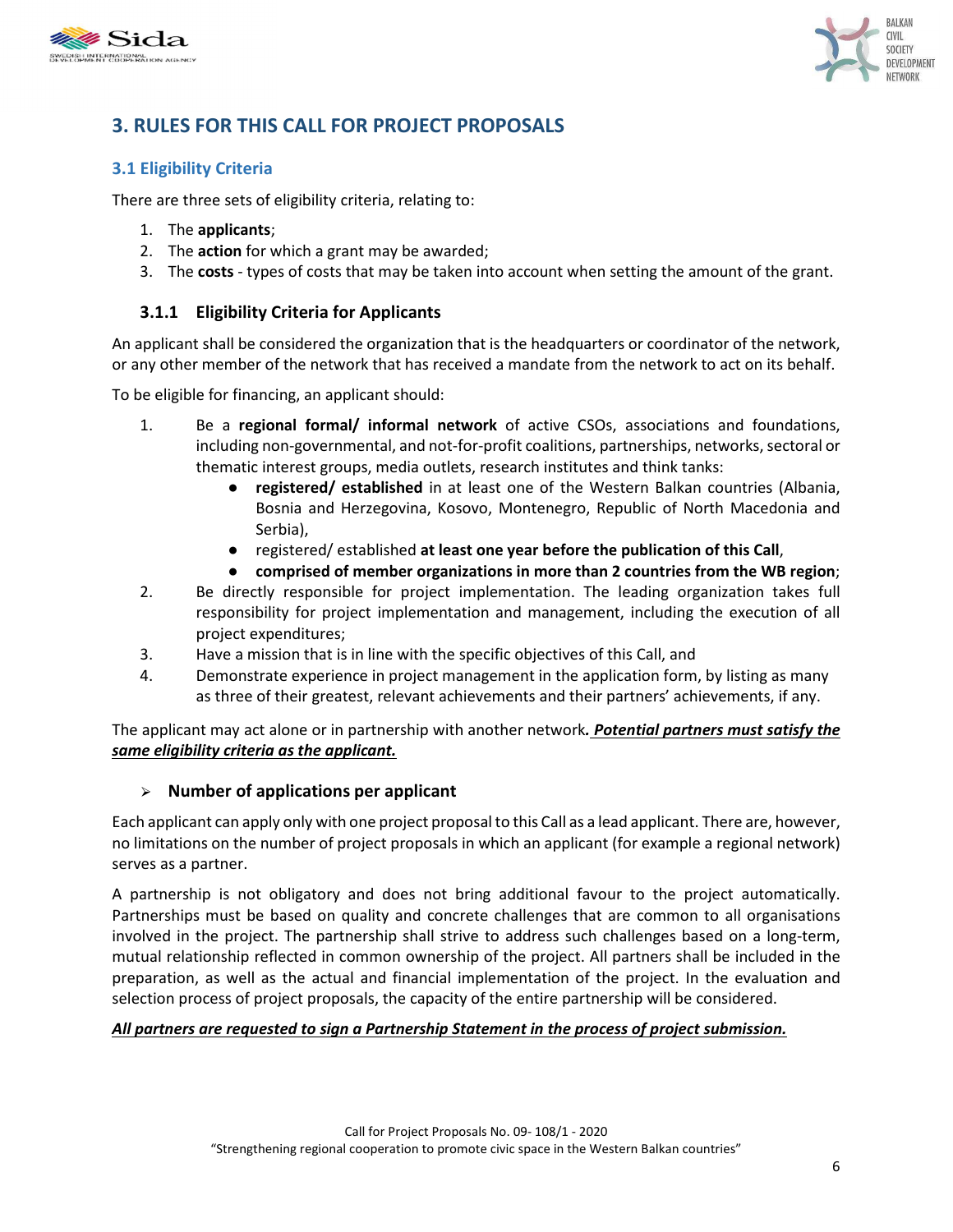



**Regional grant recipients, both the lead applicants and their partners, may not also apply to the Call for Ad-hoc Grants published by BCSDN while they are implementing a project awarded under this Call for Project Proposals.** 

# **3.1.2 Eligibility of Actions/ Interventions**

The proposed interventions should target one of the specific objectives of the Call for Proposals and aim to deliver concrete results that feed the overall goal of this Call. The proposed activities should address discrepancies in the development of civil society in the WB region through the exchange of knowledge, experience and skills among CSOs and should establish a platform for solidarity and cooperation in case of need.

### **Specific Objective 1**- *CSOs contributed to a conducive environment for civil society development that enables them to be influential actors in society*

The eligible activities should address any of the following key issues concerning civil society's operating environment:

- − To advance the state of fundamental freedoms (freedom of association, freedom of expression and freedom of assembly);
- − To improve civic dialogue and the cooperation between civil society and public institutions;
- − To advocate for the improvement of the operating environment for CSOs before EU, national governments and other stakeholders;
- − To improve the legal framework and practices regarding the financial viability of civil society;
- − To encourage broader CSO and multi-stakeholder coordination and cooperation to promote civic space;
- − To support resource mobilization to promote civic space;
- − Other initiatives contributing to an improved environment.

### **Specific Objective 2-** *CSOs contributed towards effective, transparent and accountable work in protecting civic space*

The eligible activities should focus on any of the following key issues aimed to improve CSOs' capacities and legitimacy and should focus on improving levels of trust between CSOs and their constituencies, citizens, donors and policymakers:

- To improve trust in CSOs by introducing accountability mechanisms and standards for CSOs' work in the WB region, including the Dynamic Accountability approach of the Global Standard for CSO Accountability;
- To support CSOs' constituencies and trust-building, like innovative outreach activities, CSO rebranding, capacity building for CSOs' resilience against attack, etc.;
- To encourage meaningful participation of stakeholders at all levels;
- To encourage feedback culture among CSOs and to close the feedback loop;
- Other dynamic accountability practices.

The potential applicants are advised to consider the following activities when preparing their project's proposals (the list is not an exhaustive one):

- Advocacy and raising awareness,
- Research, analysis and studies  $-$  as a basis for further project activities,
- Participation in decision-making processes,
- Monitoring and watchdog activities,

"Strengthening regional cooperation to promote civic space in the Western Balkan countries"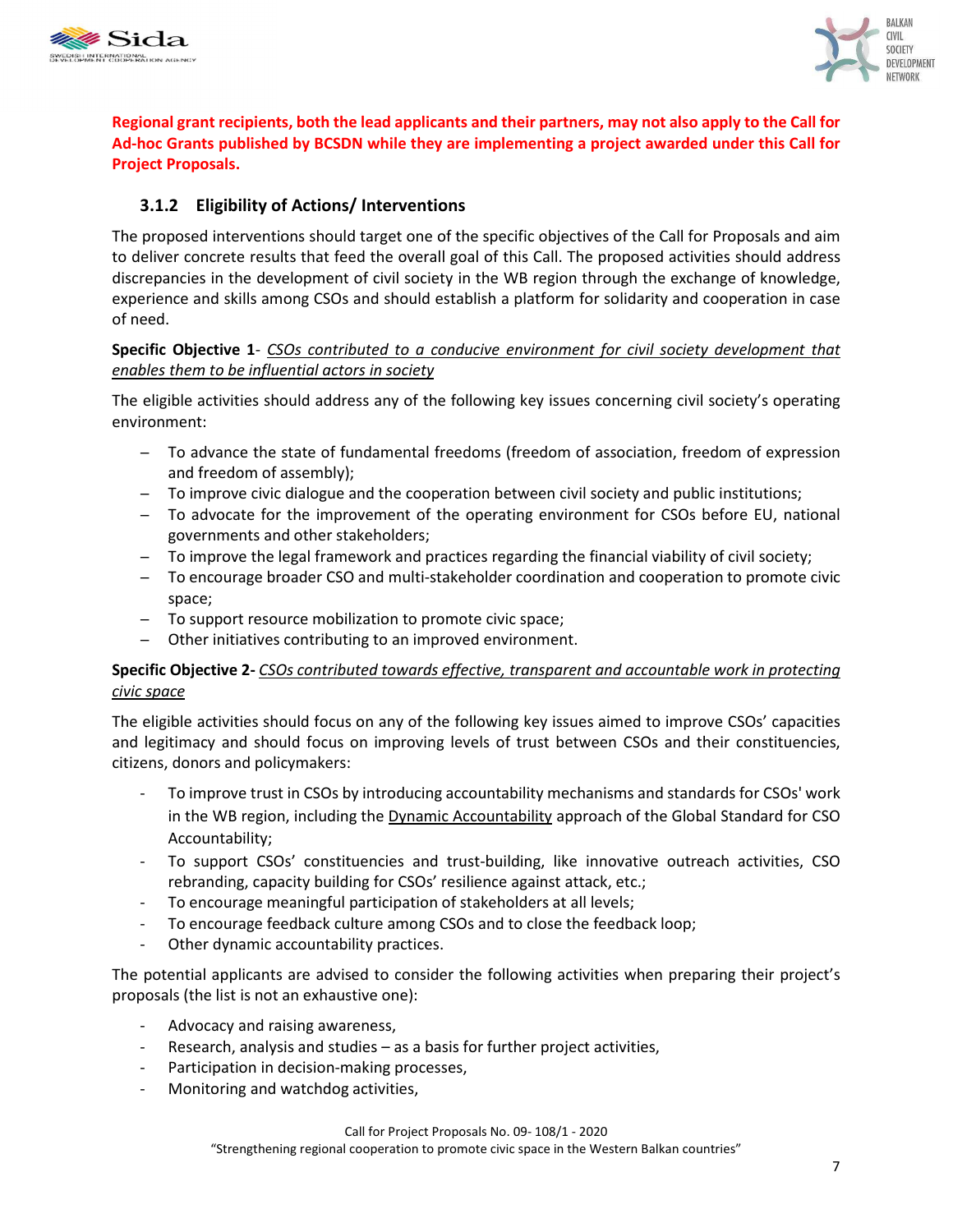



- Promotion of active citizenship,
- Promotion of direct democracy mechanisms,
- Strategic litigation,
- Social innovation and promotion of social entrepreneurship,
- Development of new services,
- Training and education,
- Community development and activation,
- Inter-sectoral partnerships,
- NGO networking,
- Study visits,
- Mentorship.

#### ⮚ **Location**

Actions must take place in one or more of the following countries: Albania, Bosnia and Herzegovina, Kosovo, Republic of North Macedonia, Montenegro and Serbia. However, business trips, study visits or similar types of specific activities may take place outside these countries.

### **3.1.3. Eligibility of costs: costs that can be included**

Only 'eligible costs' can be covered by a grant. The categories of costs that are eligible and non-eligible are indicated below. The budget is both a cost estimate and an overall ceiling for 'eligible costs'.

The reimbursement of eligible costs is based on actual costs incurred by the applicant in the implementation of the project's activities.

Recommendations to award a grant are subject to the condition that the checks preceding the signing of the grant contract do not reveal problems requiring changes to the budget (such as arithmetical errors, inaccuracies, unrealistic costs and ineligible costs). The checks may lead to clarification requests and may lead the contracting authority to impose modifications or reductions to address such mistakes or inaccuracies. It is, therefore, in the applicants' interest to provide a realistic and cost-effective budget.

#### **Eligible direct costs**

To be considered eligible, costs should meet the following criteria:

- a) Are necessary for the successful implementation and achievement of the indicated project's results;
- b) Are reasonable, justified and comply with the requirements of sound financial management including fair and market-based calculations and cost-efficiency;
- c) Are in accordance with the requirements of applicable taxes and social legislation;
- d) Will occur during the implementation of the project;
- e) Are indicated in the proposed budget;
- f) Are identifiable and verifiable, in particular by being recorded in the accounting records of the applicant according to the applicable accounting standards and generally accepted accounting principles.

All costs must comply with the eligibility provisions of the standard grant contract (see Annex 4).

Expenditures are considered to have been incurred when the cost has been invoiced, paid and the subject matter delivered (in case of goods) or performed (in case of services). Exceptionally, costs in which an invoice has been issued in the final month of eligibility are also deemed to be incurred within the dates of eligibility if the costs are paid within 30 days of the final date of eligibility.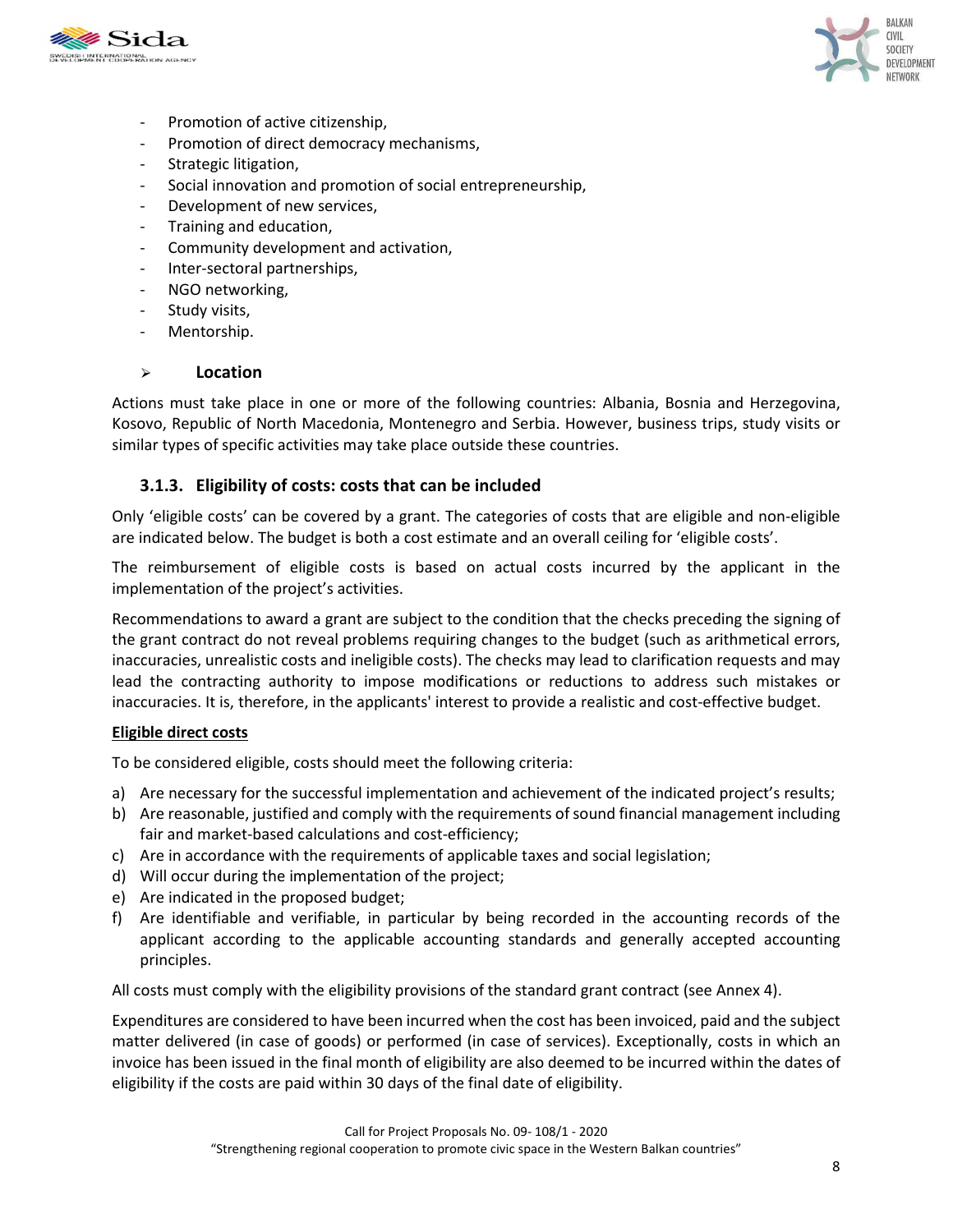



The internal accounting and bookkeeping procedures must enable direct reconciliation of the reported costs and revenues of the project with the corresponding accounting documents and supporting documents.

### **Eligible indirect costs**

The indirect costs incurred in carrying out the action may be eligible for flat-rate funding, but the total must not exceed 10% of the estimated total eligible direct costs. Indirect costs are eligible provided that they do not include costs assigned to another budget heading in the standard grant contract. The applicant may be asked to justify the percentage requested before the contract is signed. However, once the flat rate has been fixed in the grant contract, no supporting documents need to be provided.

### *If any of the applicants or partner(s) receives an operating grant financed by SIDA, they may not claim indirect costs on their incurred costs within the proposed budget for the action.*

### **Ineligible costs**

The following costs are not eligible:

- a) Costs related to the preparation of the project proposal;
- b) Costs covered from other financing sources;
- c) Currency exchange losses;
- d) Repayment of loans, debts and debt service charges (interest), fines, penalties and other legal costs;
- e) Credits to third parties;
- f) The build-up of reserves;
- g) Travel costs for business or first class;
- h) Extra allowances, such as sitting allowances, or the equivalent to finance allowances for participating staff/ invited speakers/ participation in workshops;
- i) Purchases or the construction of real estate (land or buildings);
- j) In-kind contributions;
- k) Performance-based bonuses included in the costs of staff;
- l) Recoverable VAT;
- m) Excessive and reckless expenditures.

Value-added tax (VAT) is eligible cost only in case the applicant is not entitled to recoverable VAT. Applicants shall be aware of this rule when preparing their financial plan for the projects, and consider only those VAT costs that are non-recoverable by the state. *Applicants whose project proposals will be awarded a grant contract will be asked to provide a statement on non-recoverable VAT*.

### **Simplified Cost Option OR Result- Based Costs**

The reimbursement of eligible costs may be also based on a simplified cost option.

A simplified cost option may take the form of a lump sum, where the reimbursement of a certain specific category of eligible costs will be done upon delivery of a specific result/ output. This category of so-called "result - based costs" includes costs linked to outputs, results, activities, deliverables in the framework of a specific project. For example, the determination of a lump sum for the organization of a conference, event, preparation of analysis report, study, or production of information videos, etc.

The applicant shall indicate in the budget at the proposal stage the category/ activity for which the resultbased cost option shall be used. This means that in the first worksheet of the budget proposal, the applicant shall state "lump sum" in the column "unit", and shall include the lump sum necessary for the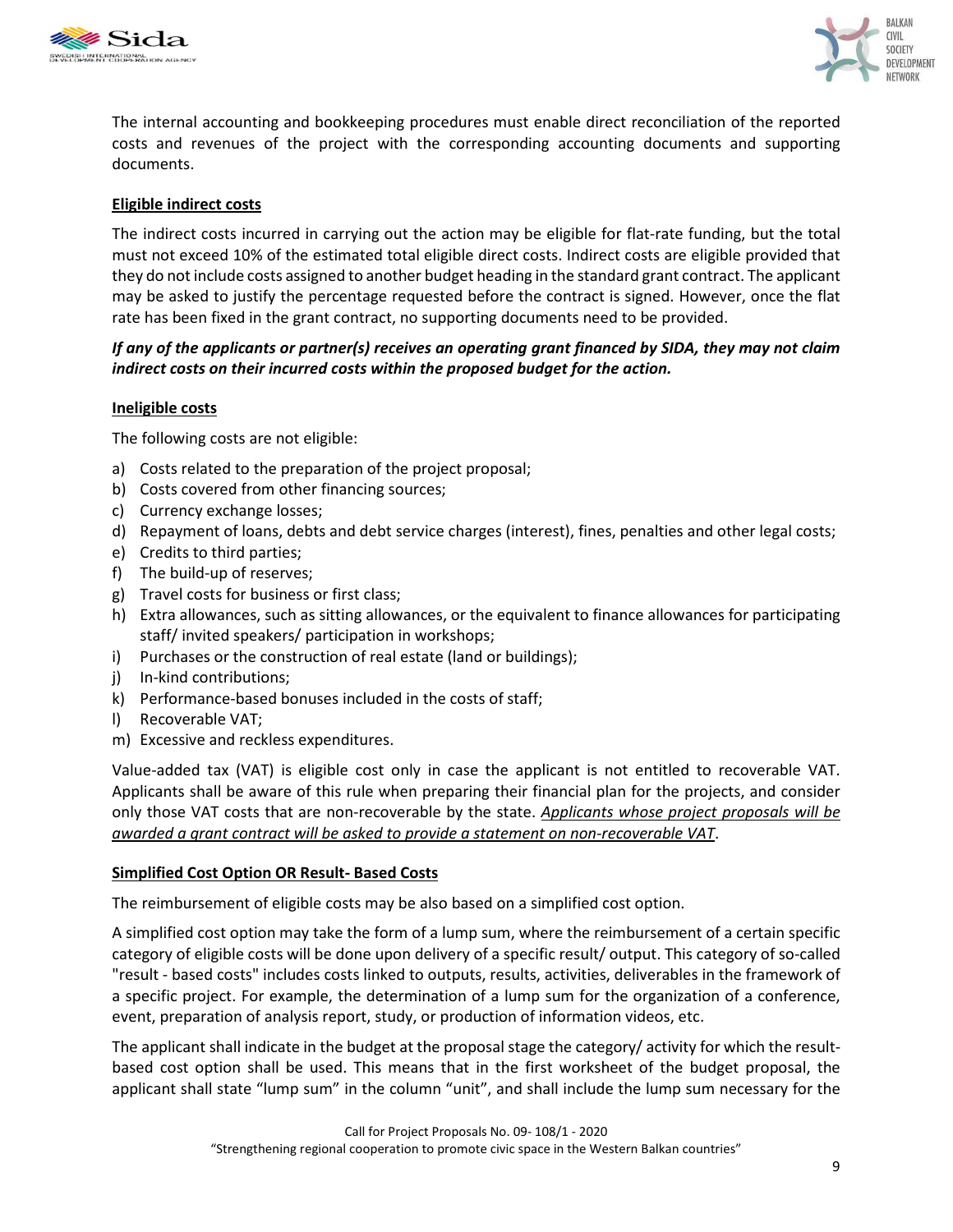



delivery of the result in the column "unit value". In the column "# of units," the applicant shall include the number of deliverables.

For example:

| Costs                                | Unit     | # of units | Unit value<br>(in EUR) | <b>Total Cost</b><br>(in EUR) |
|--------------------------------------|----------|------------|------------------------|-------------------------------|
| 5. Other costs, services             |          |            |                        |                               |
| 5.1 Production of information videos | LUMP SUM | 2          | 100                    | 200                           |
| 5.1. Analysis Report on              | LUMP SUM | ᅩ          | 100                    | 100                           |

\**the deliverables presented in the table, the number of units and the unit value are for illustration purposes only.*

In the second worksheet of the budget (Justification), the applicant shall provide a detailed justification on how the calculation of the lump sum was determined. For each corresponding budget item or heading where the result-based costs option shall be used, the applicants shall:

- − Describe the information and methods used to determine the lump sums for the costs to which these refer;
- − Explain the formulas for calculating the final eligible amount for the result- based costs.

The evaluation committee and the contracting authority will decide whether such costs can be accepted during the contracting phase based on the proposed budget and the respective, submitted justification. The contracting authority will base its decision on the analysis of the budget presented against the conditions set in these guidelines.

In case the evaluation committee and the contracting authority are not satisfied with the quality of the justification provided, reimbursement based on actually incurred costs is always possible. In this case, the budget shall be adapted accordingly.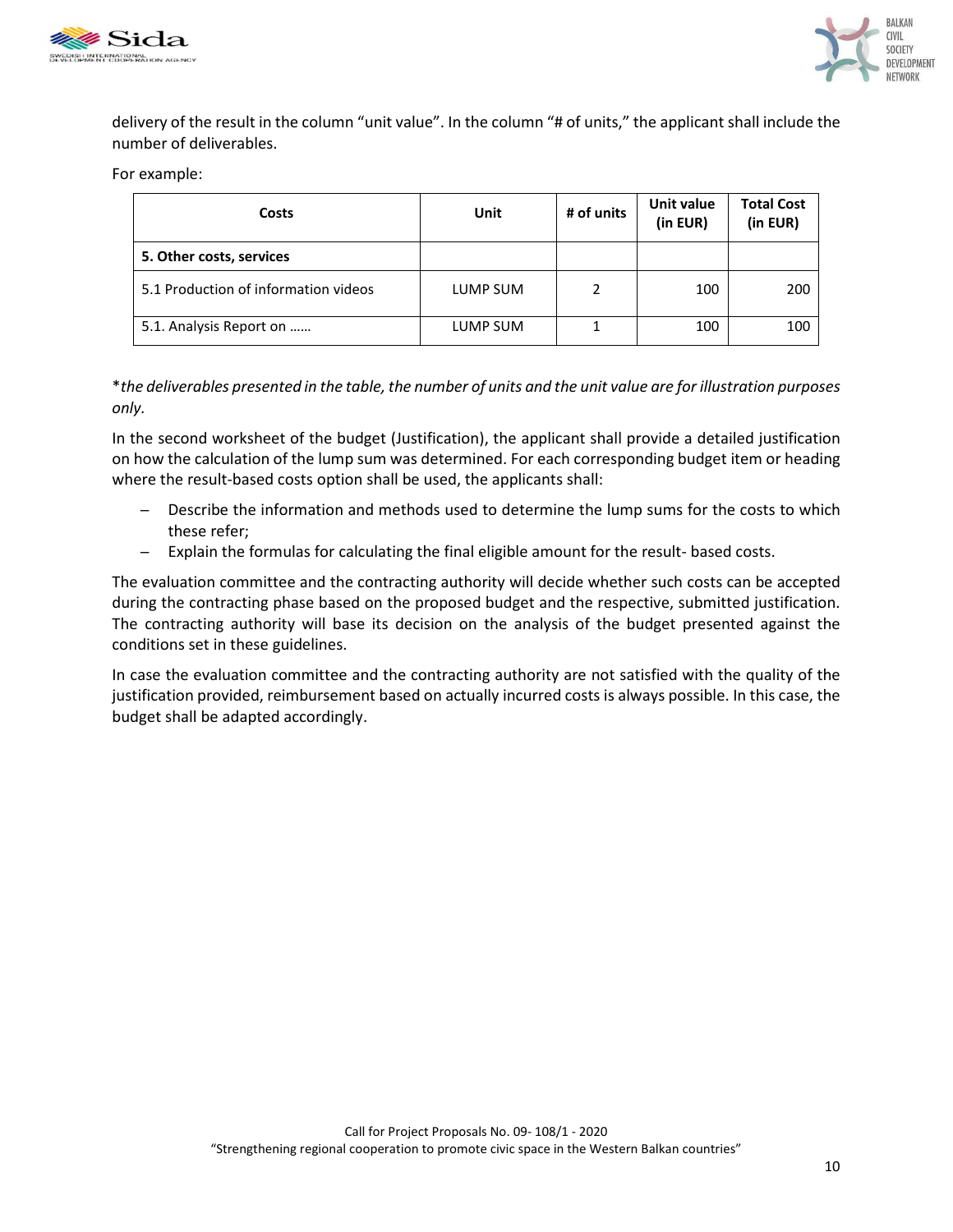



# **4. HOW TO APPLY AND THE PROCEDURES TO FOLLOW**

### **4.1 Full Applications**

Applicants are invited to submit their full application using the grant application form annexed to these guidelines (Annex 1). Applicants should strictly adhere to the format of the grant application and fill in the paragraphs and pages in order.

Applicants are requested to submit their full applications in English.

#### *Hand-written applications will not be accepted*.

Please complete the full application form as carefully and as clearly as possible so that it can be assessed properly. Clarifications will only be requested when the information provided is unclear and thus prevents the evaluators from conducting an objective assessment.

Please note that only the full application form (Annex 1), the budget (Annex 2) and the logical framework (Annex 3) will be transmitted to the evaluators. It is therefore of utmost importance that these documents contain ALL the relevant information concerning the action.

### **4.2 Mandatory Documents**

#### *For registered networks*:

- − A Court Decision or Certificate of Registration for the network, issued by the relevant public entity/ organization;
- − The statute of the network.

### *For informal partnership/ networking:*

− An Agreement for the establishment of cooperation between partner organizations.

#### *For all types of networks:*

- Application form Annex 1(.doc);
- Budget Annex 2 (.xls);
- Logical framework Annex 3 (.xls).

### **4.3 Where and How to Send Full Applications**

Full applications including all mandatory documents must be submitted electronically via email ONLY to the following e-mail address: mailto:regionalhub@balkancsd.net, with the subject: Application for the Call for Regional Grants.

### **4.4 Deadline for Submission of Applications**

The deadline for the submission of applications is **15 September 2020, until 24:00 CET** as evidenced on the email server.

Any application submitted after the deadline will be rejected.

Each applicant shall receive an e-mail message as a confirmation of receipt.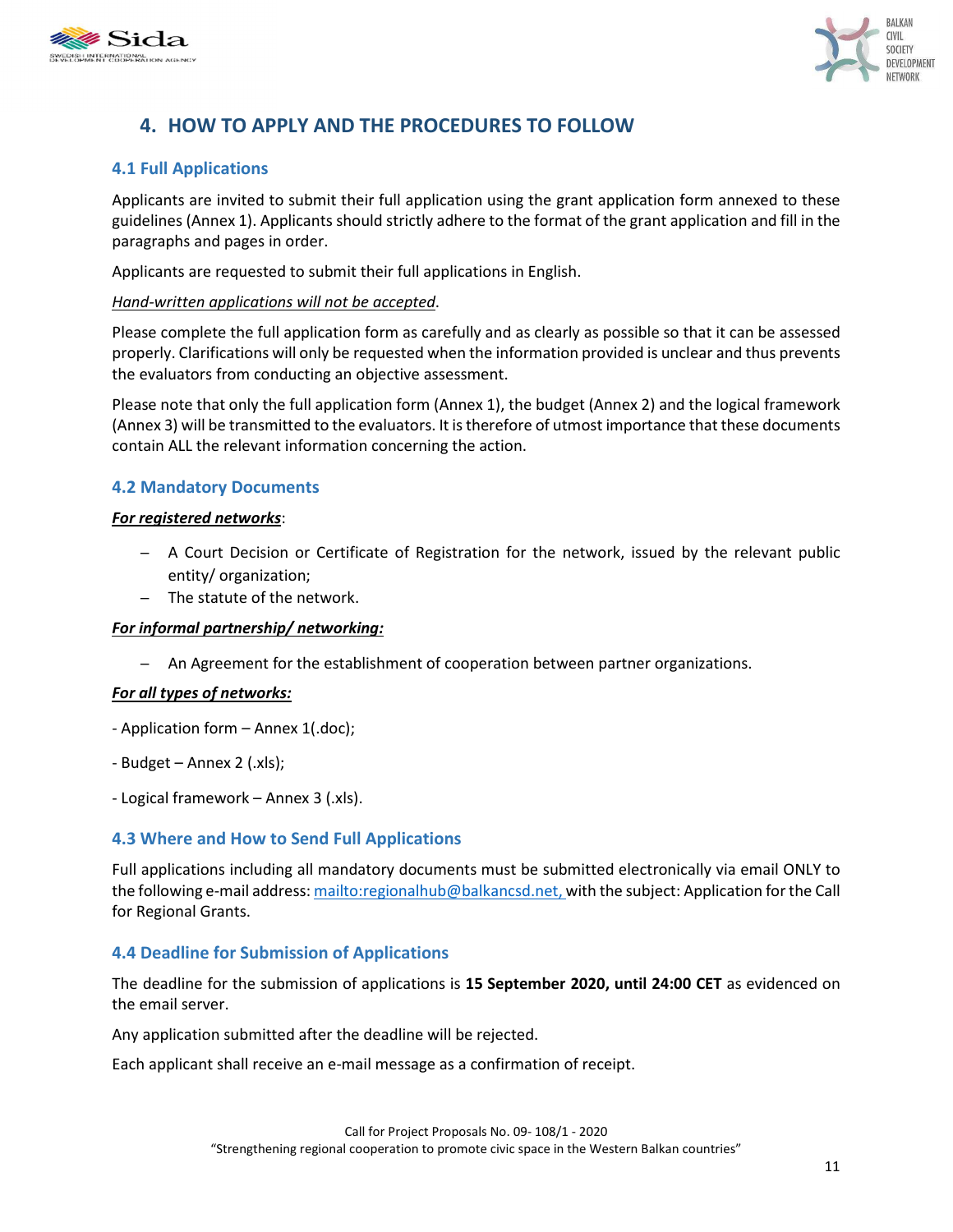



## **4.5 Further Information About Full Applications**

Questions may be sent by e-mail no later than 20 days before the deadline for the submission of full applications to the e-mail address listed below, referencing the Call:

E-mail address: mailto:regionalhub@balkancsd.net.

The contracting authority has no obligation to provide clarifications to questions received after this date.

**To ensure equal treatment of applicants and full transparency, the contracting authority cannot give a prior opinion on the eligibility of lead applicants, co-applicants or an action**.

No individual replies will be given to questions. All questions and answers will be published on the following website, no later than 10 days before the deadline for the submission of the applications: http://www.balkancsd.net/regional-cs-hub/.

Applicants are strongly advised to read the questions and answers published on the website.

*Please refrain from contacting BCSDN in any form aside of the above-presented e-mail.* 

# **5. EVALUATION AND SELECTION OF APPLICATIONS**

Project proposals submitted through an open and competitive process will be evaluated against "best impact and value for money" criteria, which include administrative and content criteria (compliance with the Call's priorities and objectives, applicants' capacities and their past performance record).

Applications will be examined and assessed by an evaluation committee established by the contracting authority. All applications will be assessed according to the following steps and criteria.

If the examination of the application reveals that the proposed action does not meet the eligibility criteria stated in Section 3.1, the application will be rejected solely on this basis.

### **5.1 Administrative Compliance and Eligibility Check**

During this phase, all applications are assessed if the following criteria have been met:

- 1. Deadline for submitting the project proposals;
- 2. Mandatory documents properly submitted;
- 3. The eligibility of the applicant;
- 4. Budget size;
- 5. Project duration;
- 6. Geographical coverage- regional context.

Applications that do not meet the specified criteria will be automatically rejected.

The results of the administrative compliance and eligibility check are communicated to each applicant in writing within 10 working days after the deadline for submission of applications.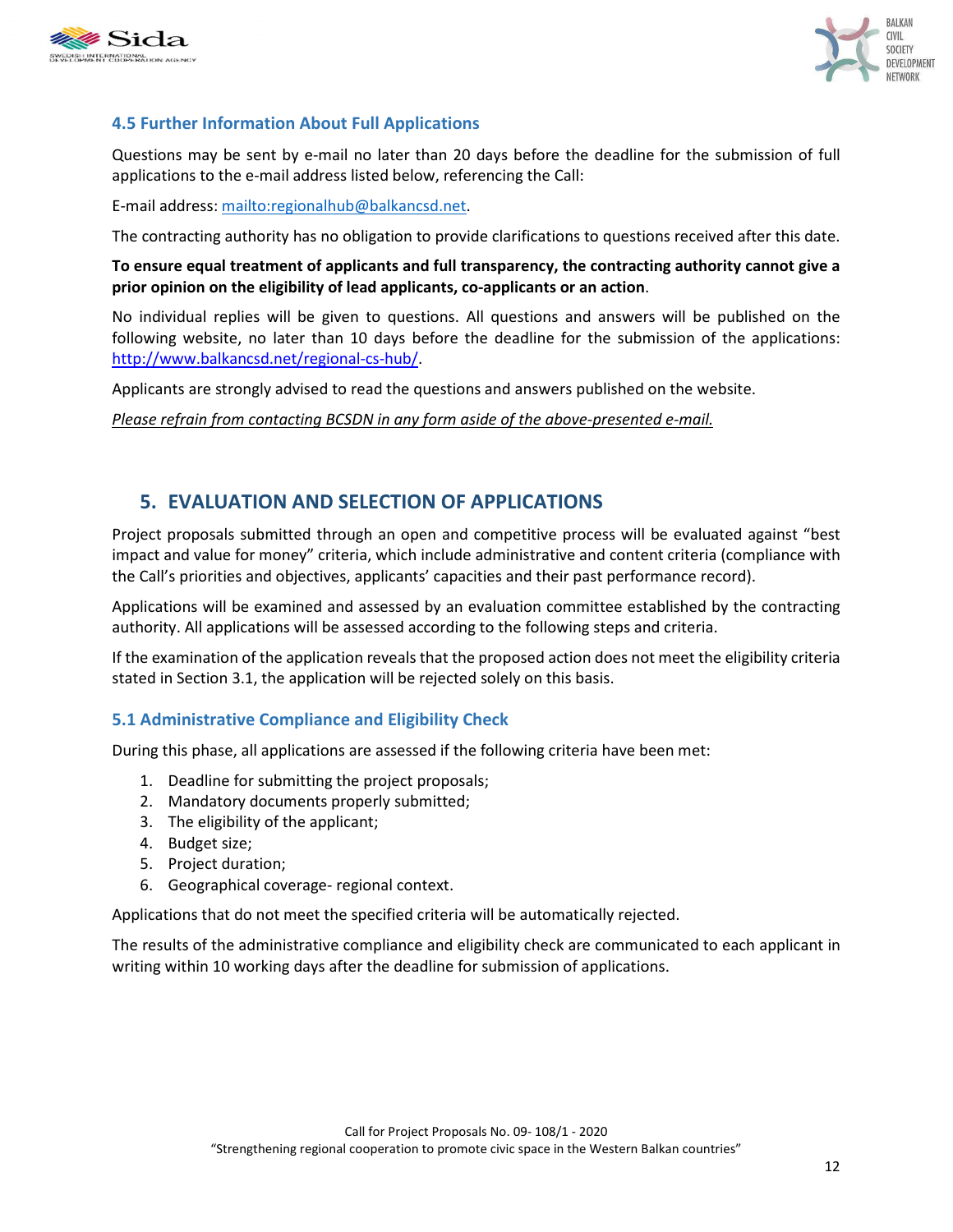



### **Administrative Compliance and Eligibility Checklist**

| <b>Criteria</b>                                                                                                                                   | <b>Meeting the criteria</b> |     | <b>Notes</b>                         |
|---------------------------------------------------------------------------------------------------------------------------------------------------|-----------------------------|-----|--------------------------------------|
| Application is submitted within the deadline (section<br>4.4)                                                                                     | <b>YES</b>                  | NO. | If NO-Rejection                      |
| All mandatory documents are provided (section 4.2)                                                                                                | <b>YES</b>                  | NO. | If NO-Request for<br>supplementation |
| The applicant (including the lead applicant and<br>partners, if any) is eligible to apply (section $3.1$ )                                        | <b>YES</b>                  | NO. | If NO-Rejection                      |
| The applicant has submitted only one application as<br>a lead applicant (section 3.1)                                                             | <b>YES</b>                  | NO. | If NO-Rejection                      |
| Project budget is between EUR 30.000 - EUR 70.000<br>for Specific Objective 1 OR EUR 20.000- EUR 40.000<br>for Specific Objective 2 (section 2.2) | <b>YES</b>                  | NO. | If NO-Rejection                      |
| Project duration is between 6 and 10 months<br>(section 2.2)                                                                                      | <b>YES</b>                  | NO. | If NO-Rejection                      |
| Geographical coverage of the action- regional<br>context (section 3.1)                                                                            | <b>YES</b>                  | NO. | If NO-Rejection                      |

### **5.2 Evaluation of Applications**

Applications that pass the administrative compliance and eligibility check will be evaluated by the criteria presented below. The evaluation will be carried out by independent evaluators who have experience in assessing project applications and who have knowledge of the relevant areas and related developments.

### **Scoring:**

The evaluation grid is divided into sections and these are divided into subsections. Each subsection will be assessed on whether the criteria have been fulfilled or not.

Each subsection of sections 1, 2, and 3 will be given a score between 1 and 5, OR between 1 and 10, as per the guidelines given below:

When the maximum score is 5, the scoring should be done as follows:

 $1 =$  very poor;  $2 =$  poor;  $3 =$  adequate;  $4 =$  good;  $5 =$  very good.

When the maximum score is 10, the scoring should be done as follows:

 $1 =$  very poor;  $3 =$  poor;  $5 =$  adequate;  $7 =$  good;  $10 =$  very good.

### **i. Capacity of the applicant (20%)**

Whether the applicant has sufficient management and technical capacities, relevant experience in the thematic area and project management experience to implement the proposed intervention.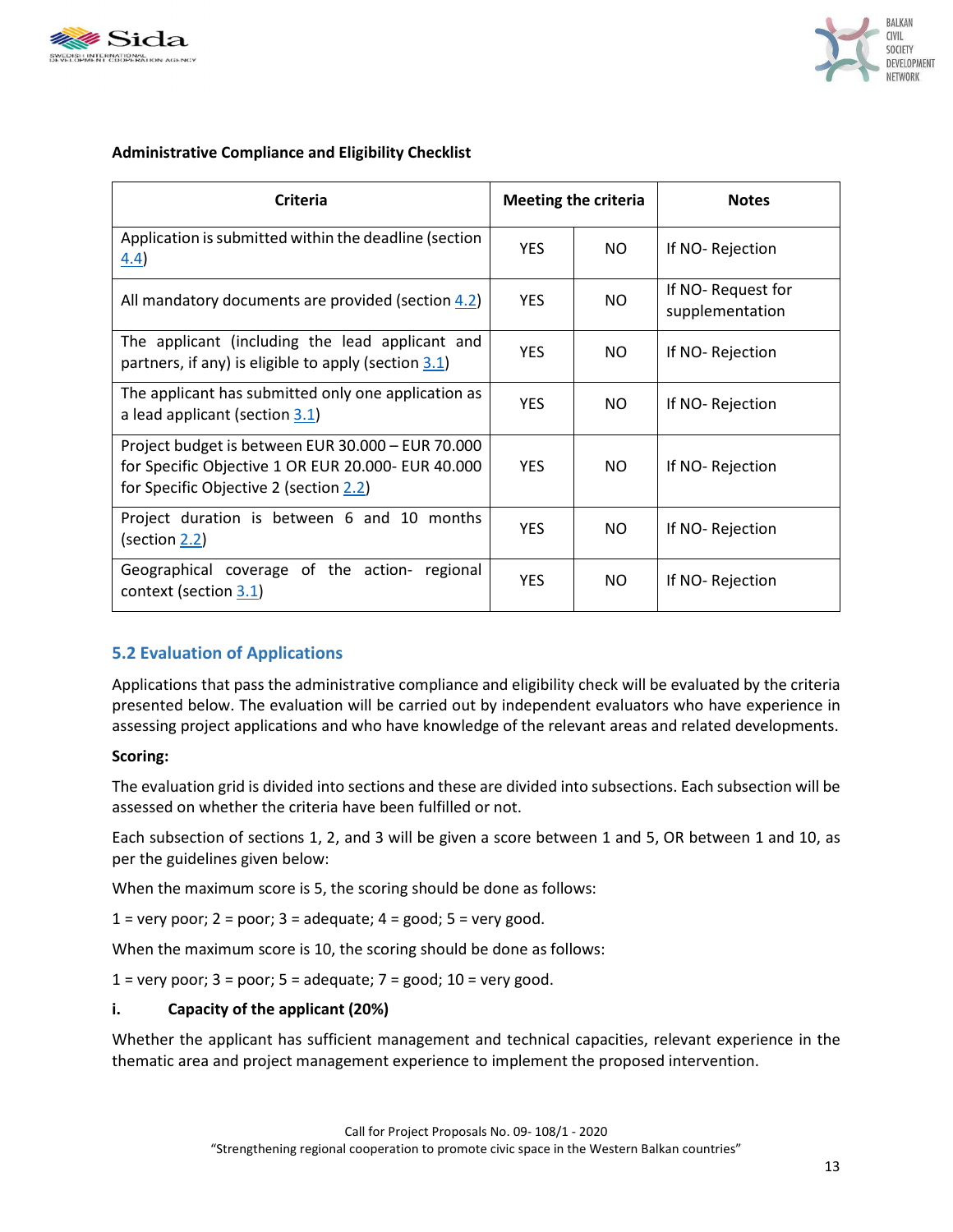



### **ii. Quality of application (60%)**

Whether the proposed intervention is relevant to the objectives and priorities of this Call and the particular needs and constraints of the target countries/region. Does the application clearly define the target groups and final beneficiaries, are their needs properly expressed and does the proposal address them appropriately? Are the activities proposed appropriate, practical, and consistent with the objectives and expected results? Whether the application has clear, measurable and achievable project results and whether these expected results sustainable.

### **iii. Budget (20%)**

Whether the activities are appropriately reflected in the budget and is the budget realistic and costeffective.

### **Evaluation Grid**

| <b>SECTION</b>                                                                                                                                                                                                   | <b>POINTS</b> |
|------------------------------------------------------------------------------------------------------------------------------------------------------------------------------------------------------------------|---------------|
| 1. Capacity of the applicant                                                                                                                                                                                     | 20            |
| Does the applicant have sufficient management<br>capacity (including staff, equipment and ability to<br>handle the budget for the action)                                                                        | 5             |
| Does the applicant have relevant experience in the<br>thematic area and skills for implementing the proposed<br>intervention/project<br>(especially knowledge<br>and<br>expertise of the issues to be addressed) | 10            |
| Does the applicant have experience in project<br>management?                                                                                                                                                     | 5             |
| 2. Quality of application                                                                                                                                                                                        | 60            |
| How relevant is the proposal to the objective and<br>priorities of the Call for Project Proposals?                                                                                                               | 10            |
| Does the proposal clearly identify the problems,<br>constraints in the country(ies) and the target groups/<br>final beneficiaries that need to be addressed in<br>particular?                                    | 10            |
| Are the activities proposed appropriate and consistent<br>with the project's objectives? Is the action plan feasible<br>and consistent with the objectives?                                                      | 10            |
| Does the proposal contain clear and achievable project<br>results? Are there objectively verifiable indicators for<br>the outcome of the action?                                                                 | 5             |
| Does the proposal contain specific added-value<br>elements, such as environmental issues, the promotion<br>of gender equality and equal opportunities, the needs                                                 | 5             |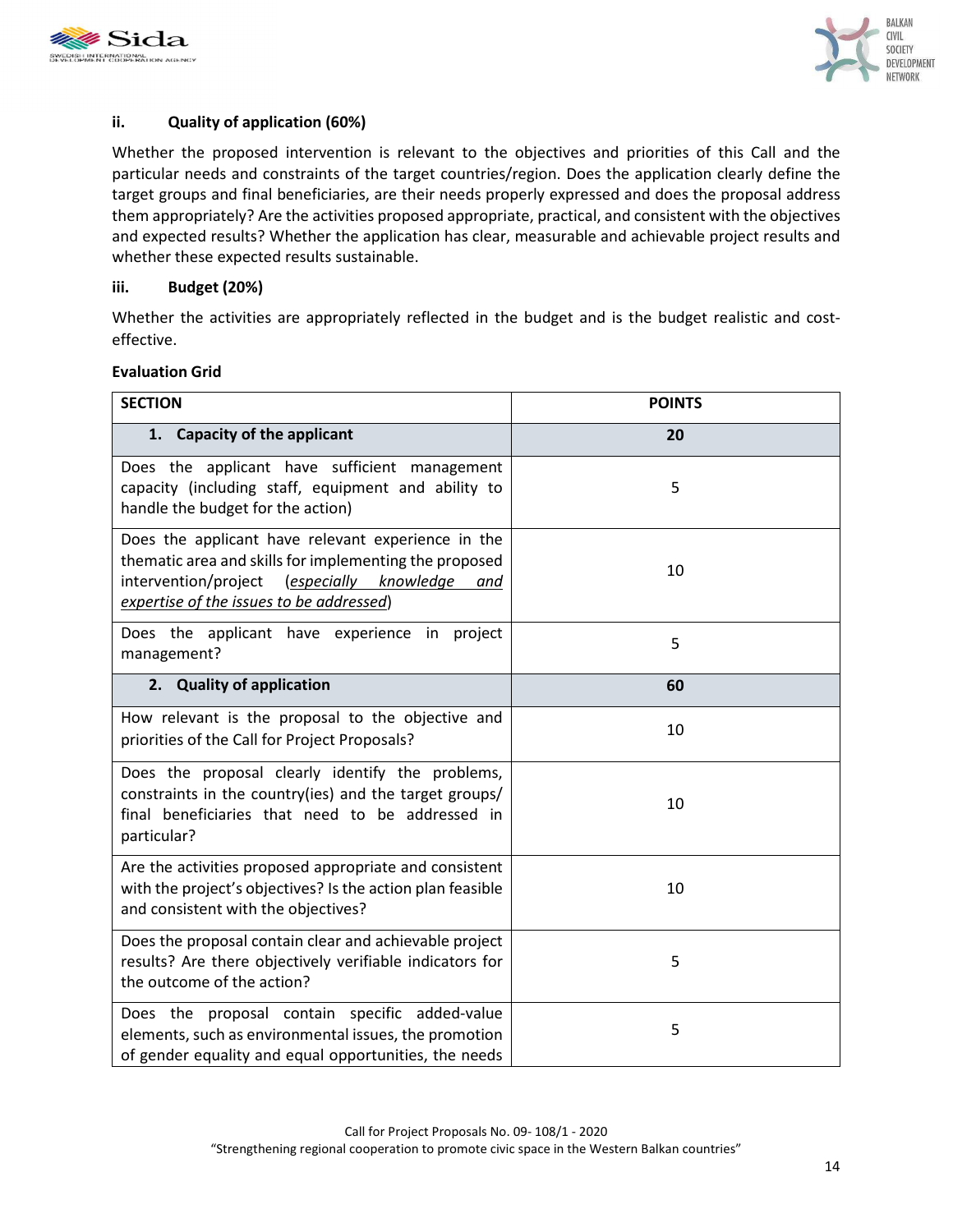



| of disabled people, the rights of minorities, or<br>innovation and best practices?                                                                                                                                                                                                      |    |
|-----------------------------------------------------------------------------------------------------------------------------------------------------------------------------------------------------------------------------------------------------------------------------------------|----|
| Is the action likely to have a tangible impact on its<br>target groups?                                                                                                                                                                                                                 | 10 |
| Are the expected results of the proposed action<br>sustainable? (are there structures allowing the<br>activities to continue at the end of the action? How will<br>the activities be financed after the funding ends? Will<br>there be local 'ownership' of the results of the action?) | 10 |
| 3. Budget                                                                                                                                                                                                                                                                               | 20 |
| Are the activities appropriately reflected in the budget?                                                                                                                                                                                                                               | 10 |
| Is the ratio between the estimated costs and the<br>expected results satisfactory?                                                                                                                                                                                                      | 10 |

The maximum evaluation per application is 100 points.

### *The minimum passing threshold is 70 points, as well as the half of the available points in each broad category.*

### **5.3 Final Decision**

Applications with maximum evaluation scores, up to the expense of the allocated budget for this Call, will be supported.

For the successful applicants, the process of checking and clarifying the proposed budget shall be conducted before the signing of the contract, to address mistakes or inaccuracies. In terms of the budget, such corrections shall not in any circumstance lead to an increase of the budget to be supported by the contracting authority.

### **5.4 Notification of the Decision**

Each applicant will be informed of their overall assessment/total scores in writing.

Information on the selected applications will be published on the BCSDN Regional Hub website http://www.balkancsd.net/regional-cs-hub/ after the contracts are signed.

# **6. APPEALS**

Applicants whose project proposals are not selected for funding will have 5 working days as of the date of the notification, to appeal the decision. Appeals can be submitted at regionalhub@balkancsd.net.

Appeals will be considered by the Complaints Committee and its decision will be final.

*The complaint procedure will not delay or cancel the selection process.*